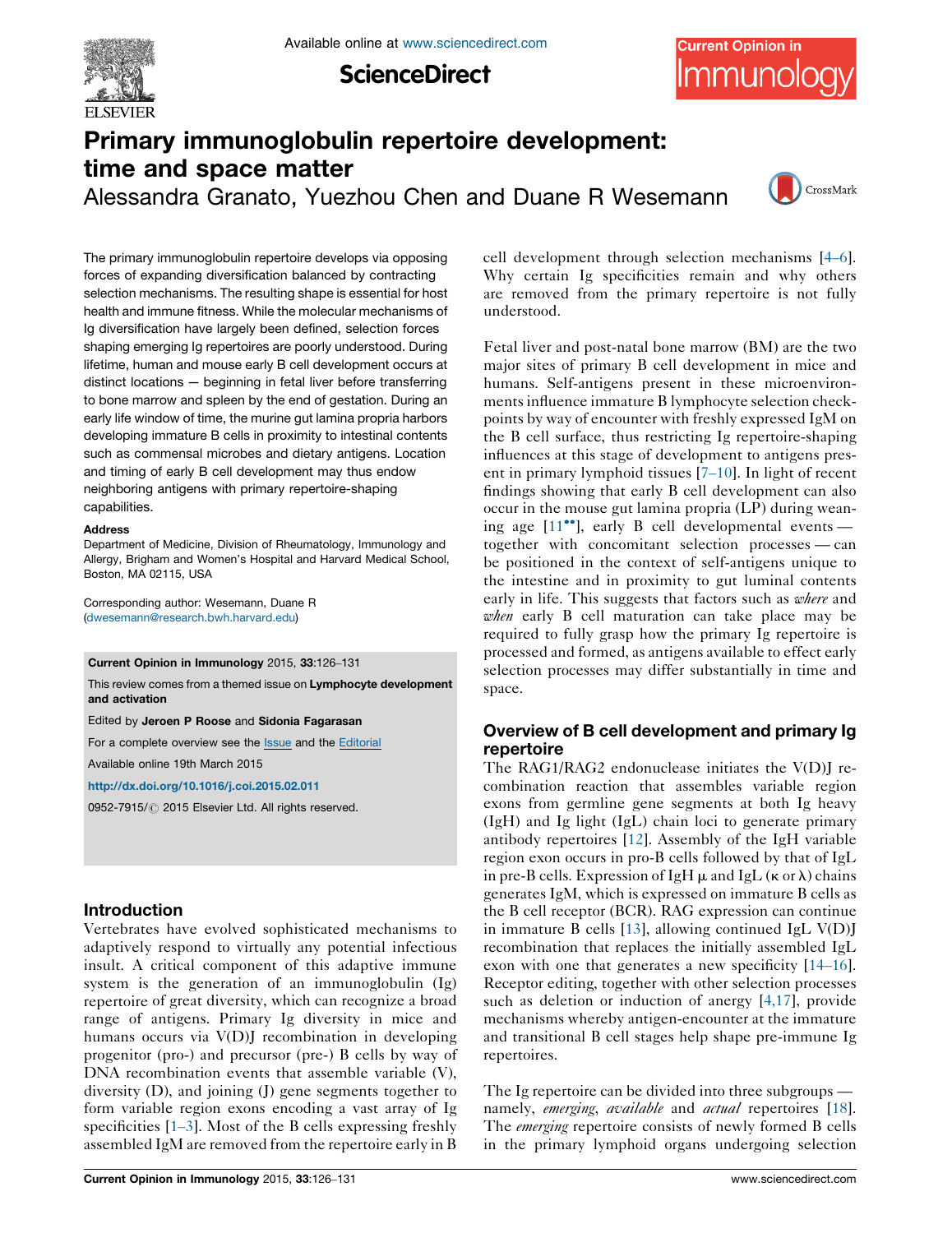processes before reaching the peripheral naïve mature B cell pool. The *available* repertoire constitutes the mature naïve follicular, marginal zone, or B-1 B cells populating the peripheral lymphoid organs and tissues (reviewed in Ref [[19\]](#page-4-0)). The *emerging* and *available* repertoires exist largely in the context of surface-bound Ig on immature and mature naïve B cells, while the *actual* repertoire contributes to the pool of soluble antibody and memory B cells. While V(D)J recombination is responsible for the primary Ig diversification from which the *emerging*, *avail*able and *actual* repertoires are derived, secondary Ig diversification processes contribute to the *actual* Ig repertoire. In this regard, mature naïve B cells can participate in further Ig diversification reactions including somatic hypermutation (SHM) and IgH class switch recombination (CSR), which are both dependent upon the enzyme activation induced cytidine deaminase (AID) [[20\]](#page-4-0). In addition to specificities derived from post-GC cells, the actual repertoire contains innate-like natural antibodies secreted by B-1a B cells [[21\]](#page-4-0).

Primary Ig diversification generates an enormous number of possible Ig specificities, theoretically reaching beyond  $10^{13}$  unique combinations in mouse and humans [\[22](#page-4-0)]. V(D)J recombination often results in the addition and deletion of nucleotides at the junctions between ligated gene segments and most of the diversity of the primary antibody repertoire is concentrated at the junctions where the V, D, and J segments join together (reviewed in Ref [\[23](#page-4-0)]). The terminal deoxytidylnucleotide transferase (TdT) adds non-templated nucleotides at random in the V(D)J junctions resulting in increased diversity [\[24](#page-4-0)]. The segment spanning the D segment and its two flanking junctional sequences encodes for the IgH complementarily determining region 3 (CDR-H3). Because of the combinatorial and non-templated nature of the mechanisms that generate the CDR-H3, it is the most diverse component of the preimmune Ig repertoire and is a principal determinant of antibody specificity [\[25,26\]](#page-4-0).

# Selection of emerging B cells and the role of antigen

Under physiological conditions, adult mice produce around  $2-5 \times 10^7$  newly formed B cells every day, but only 1–10% end up contributing to the long-lived B cell pool [[27\]](#page-4-0). Thus, the majority of the freshly formed B cells in adults are counter-selected before reaching maturity. In contrast, the available niches and resources in newborns allow developing lymphocyte populations to contribute to the long-lived mature pool until they attain steady-state numbers around weaning age [\[28,29\]](#page-4-0) [\(Figure](#page-2-0) 1) — when the relationship between external environment and the host is being established. In a young mouse, most of the B cells show an immature or naïve phenotype and Ig gene somatic mutations are virtually absent [[30\]](#page-4-0), indicating that the newly formed primary Ig pool — together with the antibodies inherited from the immunological experienced mother — are the only Ig repertoire available at this age. Somatically mutated IgG, IgA and IgM first appear after weaning and accumulate in aging, suggesting that continuous encounter with antigens induces an ontogenetic learning process in the B lineage system.

Control of peripheral B cell numbers and selection of clonotypes limits the size and diversity of each B cell population in the primary repertoire [[31,32](#page-4-0)]. Primary Ig repertoire selection can be exerted by competition of B cells for resources, including survival factors [\[32](#page-4-0)], and BCR-derived signals [33–[38\]](#page-4-0). In both fetal liver and postnatal BM, B cell development occursin a stepwise process that involves a series of selection checkpoints that test the stability and binding characteristics of the newly generated IgH and IgL chains (reviewed in Ref [\[39](#page-4-0)]). The initial Ig-associated requirement for the survival of a developing B cell is the ability of the new IgH chain to form with a surrogate light chain a functional pre-BCR. B cell precursors that survive this checkpoint clonally expand and initiate rearrangement of the IgL chain loci. While pre-BCR signaling is essential at this checkpoint (reviewed in Ref [\[40](#page-4-0)]), the role of potential engagement of pre-BCR to antigen is not clear.

From the pre-B cell stage and beyond, B lineage cells need to constantly receive some type of BCR-mediated signal for both clonal selection and survival [[33,37,41\]](#page-4-0). The nature of these BCR signals, and the contribution of antigen engagement, versus 'tonic' signaling [\[42](#page-4-0)–45] are not completely understood. Several studies using monoclonal BCR transgenic and knock-in animals have demonstrated that self-antigens can negatively select B cell clones in the BM and periphery through Ig light chain editing or B cell clonal deletion [7–[10](#page-3-0)]. However, the degree to which this kind of negative selection occurs in the setting of a natural polyclonal Ig repertoire is unknown. In addition, the relative contribution of positive selection — which has been shown to occur at the immature B  $[46]$  $[46]$  and transitional B cell stages  $[47]$  $[47]$  — to the available Ig repertoire similarly remains to be fully defined. As B cell subsets can harbor distinct Ig repertoires [[33,35,48](#page-4-0)], antigens present in the microenvironment where B cell development takes place may exert defining roles in B cell selection and fate.

## B cell development in the gut

The gut constitutes a dynamic environment constantly exposed to foreign components such as food, commensal/ mutualistic microbes, and potential pathogens. The first evidence of the link between gut and early B cell development was shown in chickens. Glick and colleagues demonstrated in 1956 that bursa of Fabricius, which is a diverticulum of avian hindgut during puberty, plays key roles in Ig production and diversification [[49\]](#page-4-0). The primary Ig diversification and/or early B cell selection events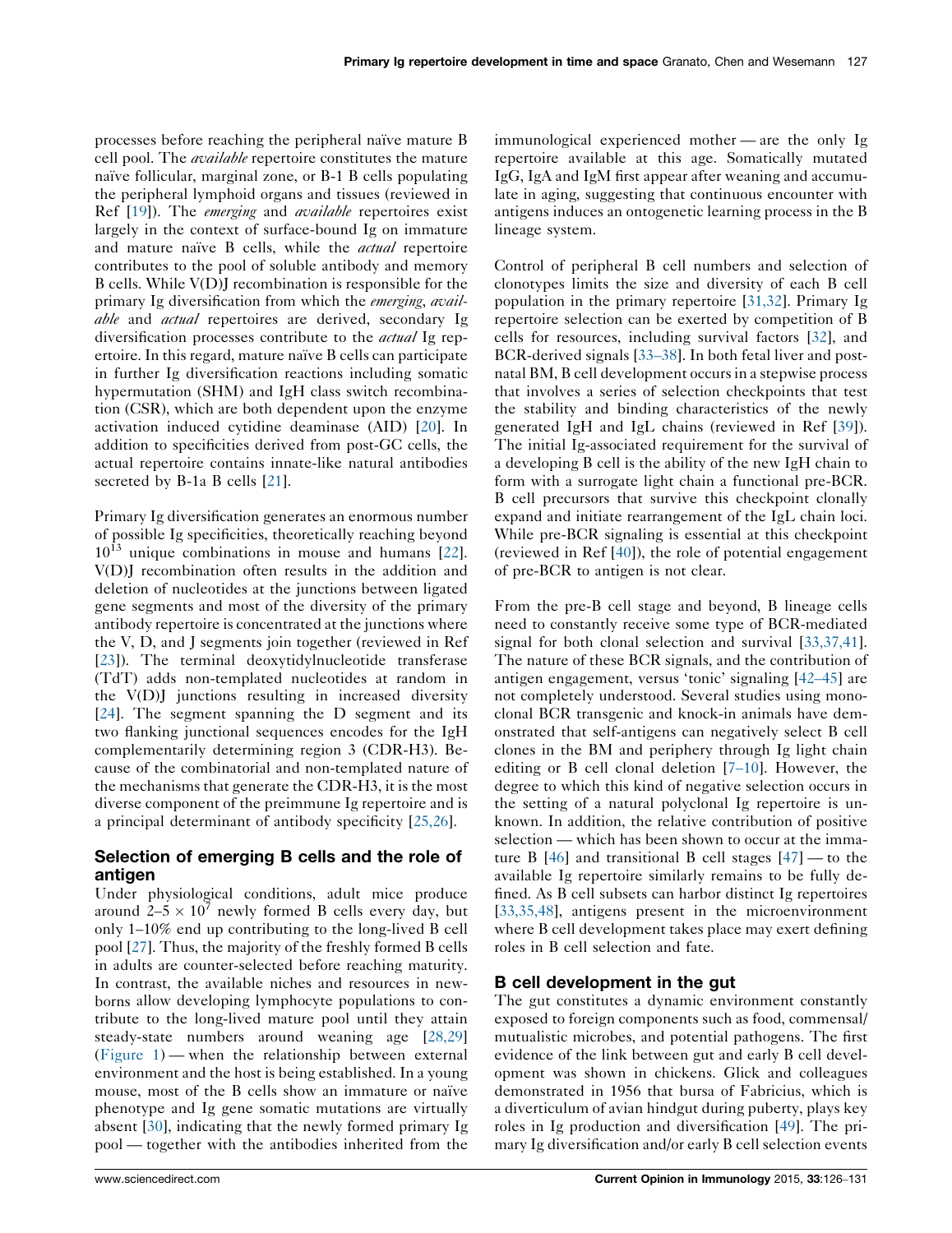<span id="page-2-0"></span>



Relationships between the timing and location of B cell development and establishment of the immunoglobulin repertoire. During fetal life, primary Ig repertoire generation takes place in the liver before migrating to fetal BM and spleen at the end of the gestation period. B cell development and selection at this stage occurs in the absence of gut microbes and other environmental antigens. After birth, commensal/mutualistic microbial colonization is marked by low diversity, low abundance and instability before weaning [[58,68](#page-5-0)]. In this context, the neonatal Ig repertoire is comprised of maternal Ig and nascent primary Ig repertoire in BM and spleen. At weanling age in mice, B cell development also takes place in the gut LP, alongside a dramatic change in the gut microbiota with the introduction of solid food [\[58,68\]](#page-5-0). In this limited window of time, B cell niches and resources are not limiting and it is suggested that most of the emerging B cells greatly contribute to the primary Ig repertoire [\[29,31\]](#page-4-0) (size of the blue arrows represent the putative relative contribution of each site to the Ig repertoire). Late-infancy and adult gut microbiota are marked by anaerobic species, along with higher diversity, abundance and stability. Modifying factors such as diet, environment, infections, use of antibiotics, and disease conditions influence gut microbiota composition throughout life. BM is the principal site of B cell development in adults, and with aging, BM input of immature B cells decreases and antigen-experienced B cells that have undergone SHM (AID-mediated repertoire) accumulate [[69](#page-5-0)].

occur in related gut-associated structures of other vertebrate species, including birds [[50,51](#page-4-0)] rabbits [52–[54](#page-5-0)] and artiodactyls [[55\]](#page-5-0) early in life. With regard to chickens and rabbits, RAG-mediated V(D)J primary repertoire is very limited and further Ig diversification and selection in gut associated structures through AID-mediated gene conversion and somatic hypermutation resulting in an increase in an expansion of the Ig repertoire [[56,57](#page-5-0)]. Sheep and pigs have unique structures in the small intestine where B cells collect and undergo selection processes early in life [[55\]](#page-5-0).

In mice, pro-B, pre-B and immature B cells undergoing BCR editing can be found in the gut LP at weaning age [\[11](#page-3-0)<sup>\*</sup>]. Comparisons of the emerging Ig repertoire in

RAG2-expressing gut LP cells compared to RAG2 expressing cells from the BM revealed significant differences in  $V_K$  gene segment utilization despite similar  $V_H$ usage. The coincident timing of early gut B cell accumulation with weaning age may hint at a role for gut microbes in this process given that gut microbiota diversity and abundance markedly change as mice are weaned off of maternal milk [\[58](#page-5-0)]. Further evidence of microbial involvement in early B cell selection events includes a significant change in the  $Ig\lambda/Ig\kappa$  usage ratio uniquely in the LP B cells from mice colonized with microbes compared to germ-free littermates [[11](#page-3-0)<sup>••</sup>].

With regard to these animal examples, three aspects that are common among gut B cell activities. First, some B cell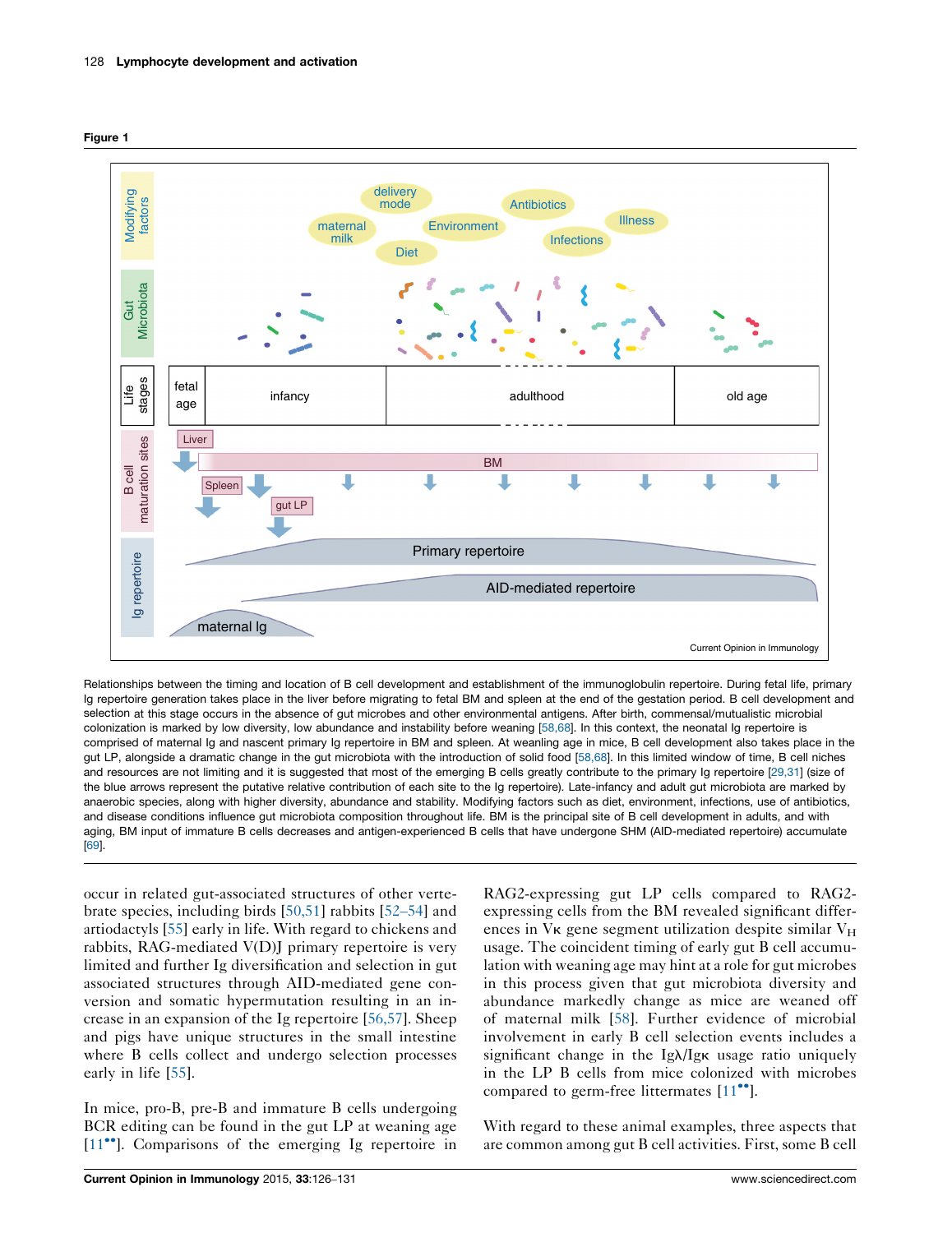<span id="page-3-0"></span>developmental and selection events occurring in the gut are distinct from B cell activation and clonal expansion events typical of conventional inflammatory responses of secondary lymphoid tissue. Second, selection events appear to be influenced by gut microbes. And finally, there appears to be a window of time early in life when these selection/diversification events take place in each of these species (reviewed in Ref [\[59](#page-5-0)]). Together, these aspects raise the notion that interactions with the gut microbiota may be of some value to shape the burgeoning Ig repertoire early in life, but the nature of this benefit and the degree to which this phenomenon extends to other species — remains to be fully elucidated. In this context, transitional B cells have been observed in human gut associated-lymphoid tissue [[60](#page-5-0)<sup>••</sup>], but more studies are required to fully understand B cell development and repertoire selection in the human gut.

The notion of a window of time early in life where microbial colonization impacts host immune regulation has been examined recently in other studies. In this regard, microbial exposure early in life — but not in adulthood — appears to prevent the dysregulation of IL-4 and IgE levels seen in germ-free mice [\[61](#page-5-0)<sup>••</sup>]. Additionally, the reduction of mucosal invariant natural killer T (iNKT) cell levels seen upon neonatal colonization of germ-free mice fails to occur if mice are colonized later in life  $[62^{\bullet\bullet}]$  $[62^{\bullet\bullet}]$  $[62^{\bullet\bullet}]$ .

## Concluding remarks

In addition to being built upon randomness, the primary Ig repertoire appears to include specificities that have adapted on an evolutionary timescale. An example of this is the B-1 lineage T15 clone, which binds to phosphorylcholine (PC) present on the cell wall of Streptococcus pneumonia and self oxidized LDL antigen, conferring optimal protection against lethal S. pneumoniae bacteremia [\[63](#page-5-0)] and atherosclerosis in mice [[64\]](#page-5-0). Another potential example is the human  $V_H1-69$  gene segment that can target a conserved site in the influenza haemagglutinin stem, and with a single somatic mutation, is sufficient to confer high affinity binding and neutralization to the virus antigen  $[65\text{''}]$  $[65\text{''}]$  $[65\text{''}]$ . On the other hand, antibodies that are effective at neutralizing HIV do not appear to be readily available in the primary Ig repertoire [\[66](#page-5-0)<sup>••</sup>] and those that do develop harbor evidence of extensive somatic hypermutation [\[67](#page-5-0)]. Although the mutability of HIV is most likely the primary force underlying the difficulty of generating broadly neutralizing antibodies, recent introduction of HIV into humans may in part contribute to the requirement for extensive Ig gene mutation to generate antibodies that effectively confer protection. The notion that evolutionary time may have prepared selection conduits to inject key Ig specificities to ancient threats may be relevant for our understanding of the immune response to pathogens more recently introduced into humans.

Future work will certainly provide more data to advance our understanding of the functional relevance of the primary Ig repertoire in relation to health threats as well as a substrate for secondary diversification mechanisms. In addition, an increased understanding of the positive and negative selective forces responsible for the depth, breadth, and limits of Ig repertoire — particularly modifiable factors such as intestinal content — may provide clues to advance our grasp of health issues relevant to antibody production.

### Acknowledgements

We acknowledge Akritee Shrestha for assistance in preparing the manuscript. D.R.W. is supported by NIH grants AI089972 and AI113217, by the Mucosal Immunology Studies Team, and holds a Career Award for Medical Scientists from the Burroughs Wellcome Fund. A. G. is supported by (CNPq)/Science without borders program, Brazil.

### References and recommended reading

Papers of particular interest, published within the period of review, have been highlighted as:

- of special interest
- •• of outstanding interest
- Early P, Huang H, Davis M, [Calame](http://refhub.elsevier.com/S0952-7915(15)00040-0/sbref0355) K, Hood L: An [immunoglobulin](http://refhub.elsevier.com/S0952-7915(15)00040-0/sbref0355) heavy chain variable region gene is [generated](http://refhub.elsevier.com/S0952-7915(15)00040-0/sbref0355) from three segments of DNA: VH, D and JH. Cell 1980, 19[:981-992.](http://refhub.elsevier.com/S0952-7915(15)00040-0/sbref0355)
- Maki R, Kearney J, Paige C, Tonegawa S: [Immunoglobulin](http://refhub.elsevier.com/S0952-7915(15)00040-0/sbref0360) gene [rearrangement](http://refhub.elsevier.com/S0952-7915(15)00040-0/sbref0360) in immature B cells. Science 1980,<br>**209**[:1366-1369.](http://refhub.elsevier.com/S0952-7915(15)00040-0/sbref0360)
- 3. Alt FW, [Yancopoulos](http://refhub.elsevier.com/S0952-7915(15)00040-0/sbref0365) GD, Blackwell TK, Wood C, Thomas E, Boss M, Coffman R, [Rosenberg](http://refhub.elsevier.com/S0952-7915(15)00040-0/sbref0365) N, Tonegawa S, Baltimore D: Ordered rearrangement of [immunoglobulin](http://refhub.elsevier.com/S0952-7915(15)00040-0/sbref0365) heavy chain variable region segments. EMBO J 1984, 3[:1209-1219.](http://refhub.elsevier.com/S0952-7915(15)00040-0/sbref0365)
- 4. Nemazee DA, Burki K: Clonal deletion of B [lymphocytes](http://refhub.elsevier.com/S0952-7915(15)00040-0/sbref0370) in a [transgenic](http://refhub.elsevier.com/S0952-7915(15)00040-0/sbref0370) mouse bearing anti-MHC class I antibody genes. Nature 1989, 337[:562-566.](http://refhub.elsevier.com/S0952-7915(15)00040-0/sbref0370)
- 5. Radic MZ, Erikson J, Litwin S, Weigert M: B [lymphocytes](http://refhub.elsevier.com/S0952-7915(15)00040-0/sbref0375) may escape tolerance by revising their antigen [receptors](http://refhub.elsevier.com/S0952-7915(15)00040-0/sbref0375). J Exp Med 1993, 177[:1165-1173.](http://refhub.elsevier.com/S0952-7915(15)00040-0/sbref0375)
- 6. Koralov SB, [Novobrantseva](http://refhub.elsevier.com/S0952-7915(15)00040-0/sbref0380) TI, Konigsmann J, Ehlich A, Rajewsky K: Antibody [repertoires](http://refhub.elsevier.com/S0952-7915(15)00040-0/sbref0380) generated by VH [replacement](http://refhub.elsevier.com/S0952-7915(15)00040-0/sbref0380) and direct VH to JH joining. Immunity 2006, 25[:43-53.](http://refhub.elsevier.com/S0952-7915(15)00040-0/sbref0380)
- 7. Retter MW, Nemazee D: Receptor editing occurs [frequently](http://refhub.elsevier.com/S0952-7915(15)00040-0/sbref0385) during normal B cell [development](http://refhub.elsevier.com/S0952-7915(15)00040-0/sbref0385). J Exp Med 1998, 188[:1231-1238.](http://refhub.elsevier.com/S0952-7915(15)00040-0/sbref0385)
- 8. Casellas R, Shih TA, [Kleinewietfeld](http://refhub.elsevier.com/S0952-7915(15)00040-0/sbref0390) M, Rakonjac J, Nemazee D, Rajewsky K, Nussenzweig MC:: [Contribution](http://refhub.elsevier.com/S0952-7915(15)00040-0/sbref0390) of receptor editing to the antibody repertoire. Science 2001, 291[:1541-1544.](http://refhub.elsevier.com/S0952-7915(15)00040-0/sbref0390)
- 9. [Wardemann](http://refhub.elsevier.com/S0952-7915(15)00040-0/sbref0395) H, Yurasov S, Schaefer A, Young JW, Meffre E, Nussenzweig MC:: Predominant [autoantibody](http://refhub.elsevier.com/S0952-7915(15)00040-0/sbref0395) production by early human B cell precursors. Science 2003, 301[:1374-1377.](http://refhub.elsevier.com/S0952-7915(15)00040-0/sbref0395)
- 10. [Halverson](http://refhub.elsevier.com/S0952-7915(15)00040-0/sbref0400) R, Torres RM, Pelanda R: Receptor editing is the main [mechanism](http://refhub.elsevier.com/S0952-7915(15)00040-0/sbref0400) of B cell tolerance toward membrane antigens. Nat Immunol 2004, 5[:645-650.](http://refhub.elsevier.com/S0952-7915(15)00040-0/sbref0400)
- 11. Wesemann DR, [Portuguese](http://refhub.elsevier.com/S0952-7915(15)00040-0/sbref0405) AJ, Meyers RM, Gallagher MP,
- --Cluff-Jones K, Magee JM, [Panchakshari](http://refhub.elsevier.com/S0952-7915(15)00040-0/sbref0405) RA, Rodig SJ, Kepler TB, Alt FW: Microbial [colonization](http://refhub.elsevier.com/S0952-7915(15)00040-0/sbref0405) influences early B-lineage [development](http://refhub.elsevier.com/S0952-7915(15)00040-0/sbref0405) in the gut lamina propria. Nature 2013, 501[:112-115.](http://refhub.elsevier.com/S0952-7915(15)00040-0/sbref0405)

This paper demonstrates that pro-mature, pre-mature and immature editing B cells can be found in the mouse gut lamina propria (LP) during weaning age where they generate a primary Ig repertoire distinct from developing bone marrow B cells.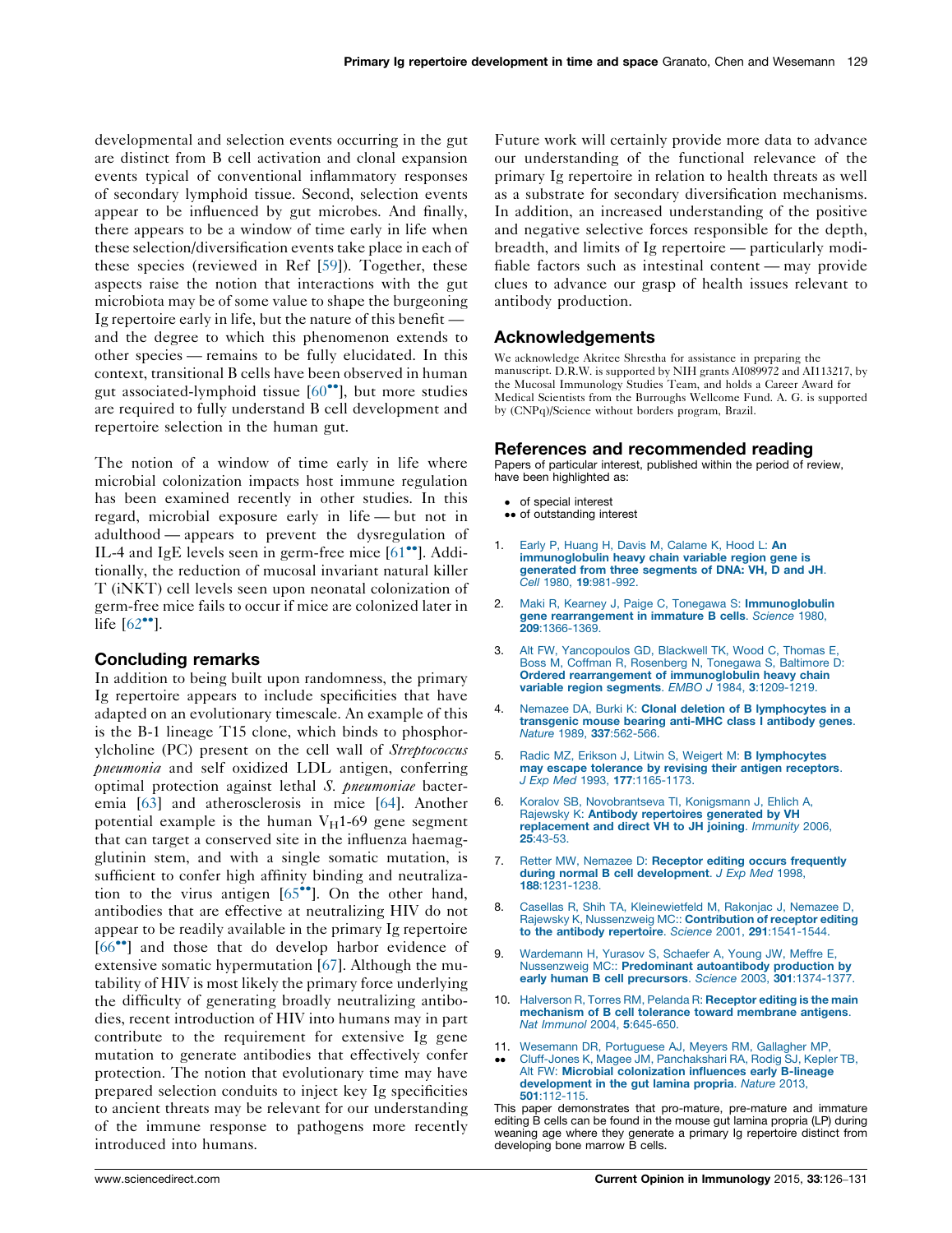- <span id="page-4-0"></span>12. Jung D, Giallourakis C, [Mostoslavsky](http://refhub.elsevier.com/S0952-7915(15)00040-0/sbref0410) R, Alt FW: Mechanism and control of V(D)J recombination at the [immunoglobulin](http://refhub.elsevier.com/S0952-7915(15)00040-0/sbref0410) heavy chain locus. Annu Rev Immunol 2006, 24[:541-570.](http://refhub.elsevier.com/S0952-7915(15)00040-0/sbref0410)
- 13. Yu W, Nagaoka H, Jankovic M, [Misulovin](http://refhub.elsevier.com/S0952-7915(15)00040-0/sbref0415) Z, Suh H, Rolink A, Melchers F, Meffre E, [Nussenzweig](http://refhub.elsevier.com/S0952-7915(15)00040-0/sbref0415) MC: Continued RAG expression in late stages of B cell [development](http://refhub.elsevier.com/S0952-7915(15)00040-0/sbref0415) and no apparent re-induction after [immunization](http://refhub.elsevier.com/S0952-7915(15)00040-0/sbref0415). Nature 1999,  $400.682-687$
- 14. Tiegs SL, Russell DM, Nemazee D: [Receptor](http://refhub.elsevier.com/S0952-7915(15)00040-0/sbref0420) editing in [self-reactive](http://refhub.elsevier.com/S0952-7915(15)00040-0/sbref0420) bone marrow B cells. J Exp Med 1993, 177[:1009-1020.](http://refhub.elsevier.com/S0952-7915(15)00040-0/sbref0420)
- 15. Gay D, Saunders T, Camper S, Weigert M: [Receptor](http://refhub.elsevier.com/S0952-7915(15)00040-0/sbref0425) editing: an approach by [autoreactive](http://refhub.elsevier.com/S0952-7915(15)00040-0/sbref0425) B cells to escape tolerance. J Exp Med 1993, 177[:999-1008.](http://refhub.elsevier.com/S0952-7915(15)00040-0/sbref0425)
- 16. Pelanda R, Schwers S, Sonoda E, Torres RM, [Nemazee](http://refhub.elsevier.com/S0952-7915(15)00040-0/sbref0430) D, Rajewsky K: Receptor editing in a [transgenic](http://refhub.elsevier.com/S0952-7915(15)00040-0/sbref0430) mouse model: site, [efficiency,](http://refhub.elsevier.com/S0952-7915(15)00040-0/sbref0430) and role in B cell tolerance and antibody [diversification](http://refhub.elsevier.com/S0952-7915(15)00040-0/sbref0430). Immunity 1997, 7:765-775.
- 17. [Goodnow](http://refhub.elsevier.com/S0952-7915(15)00040-0/sbref0435) CC, Crosbie J, Adelstein S, Lavoie TB, Smith-Gill SJ, Brink RA, [Pritchard-Briscoe](http://refhub.elsevier.com/S0952-7915(15)00040-0/sbref0435) H, Wotherspoon JS, Loblay RH, Raphael K et al.: Altered [immunoglobulin](http://refhub.elsevier.com/S0952-7915(15)00040-0/sbref0435) expression and functional silencing of self-reactive B [lymphocytes](http://refhub.elsevier.com/S0952-7915(15)00040-0/sbref0435) in [transgenic](http://refhub.elsevier.com/S0952-7915(15)00040-0/sbref0435) mice. Nature 1988, 334:676-682.
- 18. Coutinho A: Beyond clonal [selection](http://refhub.elsevier.com/S0952-7915(15)00040-0/sbref0440) and network. Immunol Rev 1989, 110[:63-87.](http://refhub.elsevier.com/S0952-7915(15)00040-0/sbref0440)
- 19. Vale AM, Nobrega HW, [Schroeder](http://refhub.elsevier.com/S0952-7915(15)00040-0/sbref0445) A: Chapter 7 [development](http://refhub.elsevier.com/S0952-7915(15)00040-0/sbref0445) and function of B cell subsets. In Andreas [Radbruch.](http://refhub.elsevier.com/S0952-7915(15)00040-0/sbref0445) Edited by Frederick W, Alt TH. Michael Reth: [Academic](http://refhub.elsevier.com/S0952-7915(15)00040-0/sbref0445) Press; 2015[:99-119.](http://refhub.elsevier.com/S0952-7915(15)00040-0/sbref0445)
- 20. [Chaudhuri](http://refhub.elsevier.com/S0952-7915(15)00040-0/sbref0450) J, Basu U, Zarrin A, Yan C, Franco S, Perlot T, Vuong B, Wang J, Phan RT, Datta A et al.: **Evolution of the [immunoglobulin](http://refhub.elsevier.com/S0952-7915(15)00040-0/sbref0450)** heavy chain class switch [recombination](http://refhub.elsevier.com/S0952-7915(15)00040-0/sbref0450) mechanism. Adv Immunol 2007, 94[:157-214.](http://refhub.elsevier.com/S0952-7915(15)00040-0/sbref0450)
- 21. Baumgarth N: The double life of a B-1 cell: [self-reactivity](http://refhub.elsevier.com/S0952-7915(15)00040-0/sbref0455) selects for [protective](http://refhub.elsevier.com/S0952-7915(15)00040-0/sbref0455) effector functions. Nat Rev Immunol 2011, 11[:34-46.](http://refhub.elsevier.com/S0952-7915(15)00040-0/sbref0455)
- 22. Schroeder HW Jr, Zemlin M, Khass M, Nguyen HH, [Schelonka](http://refhub.elsevier.com/S0952-7915(15)00040-0/sbref0460) RL:: [Genetic](http://refhub.elsevier.com/S0952-7915(15)00040-0/sbref0460) control of DH reading frame and its effect on B-cell development and [antigen-specifc](http://refhub.elsevier.com/S0952-7915(15)00040-0/sbref0460) antibody production. Crit Rev Immunol 2010, 30[:327-344.](http://refhub.elsevier.com/S0952-7915(15)00040-0/sbref0460)
- 23. Schroeder HW Jr, Ippolito GC, Shiokawa S: [Regulation](http://refhub.elsevier.com/S0952-7915(15)00040-0/sbref0465) of the antibody [repertoire](http://refhub.elsevier.com/S0952-7915(15)00040-0/sbref0465) through control of HCDR3 diversity. Vaccine 1998, 16[:1383-1390.](http://refhub.elsevier.com/S0952-7915(15)00040-0/sbref0465)
- 24. Desiderio SV, [Yancopoulos](http://refhub.elsevier.com/S0952-7915(15)00040-0/sbref0470) GD, Paskind M, Thomas E, Boss MA, Landau N, Alt FW, [Baltimore](http://refhub.elsevier.com/S0952-7915(15)00040-0/sbref0470) D: Insertion of N regions into heavychain genes is correlated with [expression](http://refhub.elsevier.com/S0952-7915(15)00040-0/sbref0470) of terminal [deoxytransferase](http://refhub.elsevier.com/S0952-7915(15)00040-0/sbref0470) in B cells. Nature 1984, 311:752-755.
- 25. Xu JL, Davis MM: [Diversity](http://refhub.elsevier.com/S0952-7915(15)00040-0/sbref0475) in the CDR3 region of V(H) is sufficient for most antibody [specificities](http://refhub.elsevier.com/S0952-7915(15)00040-0/sbref0475). Immunity 2000, 13[:37-45.](http://refhub.elsevier.com/S0952-7915(15)00040-0/sbref0475)
- 26. Ippolito GC, Schelonka RL, Zemlin M, Ivanov II, [Kobayashi](http://refhub.elsevier.com/S0952-7915(15)00040-0/sbref0480) R, Zemlin C, Gartland GL, Nitschke L, [Pelkonen](http://refhub.elsevier.com/S0952-7915(15)00040-0/sbref0480) J, Fujihashi K et al.: Forced usage of [positively](http://refhub.elsevier.com/S0952-7915(15)00040-0/sbref0480) charged amino acids in [immunoglobulin](http://refhub.elsevier.com/S0952-7915(15)00040-0/sbref0480) CDR-H3 impairs B cell development and antibody production. J Exp Med 2006, 203[:1567-1578.](http://refhub.elsevier.com/S0952-7915(15)00040-0/sbref0480)
- 27. Osmond DG: The turnover of B-cell [populations](http://refhub.elsevier.com/S0952-7915(15)00040-0/sbref0485). Immunol Today 1993, 14[:34-37.](http://refhub.elsevier.com/S0952-7915(15)00040-0/sbref0485)
- 28. Forster I, Rajewsky K: The bulk of the [peripheral](http://refhub.elsevier.com/S0952-7915(15)00040-0/sbref0490) B-cell pool in mice is stable and not rapidly [renewed](http://refhub.elsevier.com/S0952-7915(15)00040-0/sbref0490) from the bone marrow. Proc Natl Acad Sci U S A 1990, 87[:4781-4784.](http://refhub.elsevier.com/S0952-7915(15)00040-0/sbref0490)
- 29. [Thomas-Vaslin](http://refhub.elsevier.com/S0952-7915(15)00040-0/sbref0495) V, Freitas AA: Lymphocyte population kinetics during the [development](http://refhub.elsevier.com/S0952-7915(15)00040-0/sbref0495) of the immune system. B cell [persistence](http://refhub.elsevier.com/S0952-7915(15)00040-0/sbref0495) and life-span can be determined by the host [environment](http://refhub.elsevier.com/S0952-7915(15)00040-0/sbref0495). Int Immunol 1989, 1:237-246.
- 30. Williams GT, Jolly CJ, Kohler J, Neuberger MS: The [contribution](http://refhub.elsevier.com/S0952-7915(15)00040-0/sbref0500) of somatic [hypermutation](http://refhub.elsevier.com/S0952-7915(15)00040-0/sbref0500) to the diversity of serum [immunoglobulin:](http://refhub.elsevier.com/S0952-7915(15)00040-0/sbref0500) dramatic increase with age. Immunity 2000, 13[:409-417.](http://refhub.elsevier.com/S0952-7915(15)00040-0/sbref0500)
- 31. Gaudin E, Rosado M, Agenes F, [McLean](http://refhub.elsevier.com/S0952-7915(15)00040-0/sbref0695) A, Freitas AA: B-cell [homeostasis,](http://refhub.elsevier.com/S0952-7915(15)00040-0/sbref0695) competition, resources, and positive selection by [self-antigens](http://refhub.elsevier.com/S0952-7915(15)00040-0/sbref0695). Immunol Rev 2004, 197:102-115.
- 32. Crowley JE, Treml LS, [Stadanlick](http://refhub.elsevier.com/S0952-7915(15)00040-0/sbref0510) JE, Carpenter E, Cancro MP: Homeostatic niche [specification](http://refhub.elsevier.com/S0952-7915(15)00040-0/sbref0510) among naive and activated B cells: a growing role for the BLyS family of [receptors](http://refhub.elsevier.com/S0952-7915(15)00040-0/sbref0510) and ligands. Semin Immunol 2005, 17[:193-199.](http://refhub.elsevier.com/S0952-7915(15)00040-0/sbref0510)
- 33. Lam KP, Kuhn R, [Rajewsky](http://refhub.elsevier.com/S0952-7915(15)00040-0/sbref0515) K: In vivo ablation of surface [immunoglobulin](http://refhub.elsevier.com/S0952-7915(15)00040-0/sbref0515) on mature B cells by inducible gene targeting results in rapid cell death. Cell 1997, 90[:1073-1083.](http://refhub.elsevier.com/S0952-7915(15)00040-0/sbref0515)
- 34. [Hayakawa](http://refhub.elsevier.com/S0952-7915(15)00040-0/sbref0520) K, Asano M, Shinton SA, Gui M, Allman D, Stewart CL, Silver J, Hardy RR: Positive selection of natural [autoreactive](http://refhub.elsevier.com/S0952-7915(15)00040-0/sbref0520) B cells. Science 1999, 285[:113-116.](http://refhub.elsevier.com/S0952-7915(15)00040-0/sbref0520)
- 35. Martin F, Kearney JF: Positive [selection](http://refhub.elsevier.com/S0952-7915(15)00040-0/sbref0525) from newly formed to marginal zone B cells [depends](http://refhub.elsevier.com/S0952-7915(15)00040-0/sbref0525) on the rate of clonal [production,](http://refhub.elsevier.com/S0952-7915(15)00040-0/sbref0525) CD19, and btk. Immunity 2000, 12:39-49.
- 36. Clayton E, Bardi G, Bell SE, Chantry D, [Downes](http://refhub.elsevier.com/S0952-7915(15)00040-0/sbref0530) CP, Gray A, [Humphries](http://refhub.elsevier.com/S0952-7915(15)00040-0/sbref0530) LA, Rawlings D, Reynolds H, Vigorito E et al.: A crucial role for the p110delta subunit of [phosphatidylinositol](http://refhub.elsevier.com/S0952-7915(15)00040-0/sbref0530) 3-kinase in B cell [development](http://refhub.elsevier.com/S0952-7915(15)00040-0/sbref0530) and activation. J Exp Med 2002, 196[:753-763.](http://refhub.elsevier.com/S0952-7915(15)00040-0/sbref0530)
- 37. Kraus M, [Alimzhanov](http://refhub.elsevier.com/S0952-7915(15)00040-0/sbref0535) MB, Rajewsky N, Rajewsky K: Survival of resting mature B [lymphocytes](http://refhub.elsevier.com/S0952-7915(15)00040-0/sbref0535) depends on BCR signaling via the [Igalpha/beta](http://refhub.elsevier.com/S0952-7915(15)00040-0/sbref0535) heterodimer. Cell 2004, 117:787-800.
- 38. Casola S, Otipoby KL, [Alimzhanov](http://refhub.elsevier.com/S0952-7915(15)00040-0/sbref0540) M, Humme S, Uyttersprot N, Kutok JL, Carroll MC, [Rajewsky](http://refhub.elsevier.com/S0952-7915(15)00040-0/sbref0540) K: B cell receptor signal strength [determines](http://refhub.elsevier.com/S0952-7915(15)00040-0/sbref0540) B cell fate. Nat Immunol 2004, 5:317-327.
- 39. Hardy RR: Chapter 7: B lymphocyte [development](http://refhub.elsevier.com/S0952-7915(15)00040-0/sbref0545) and biology.<br>In [Fundamental](http://refhub.elsevier.com/S0952-7915(15)00040-0/sbref0545) Immunology, edn 6. Edited by Paul W. Lippincott: [Williams](http://refhub.elsevier.com/S0952-7915(15)00040-0/sbref0545) & Wilkins; 2008:[237-269](http://refhub.elsevier.com/S0952-7915(15)00040-0/sbref0545).
- 40. Werner M: [Chapter](http://refhub.elsevier.com/S0952-7915(15)00040-0/sbref0550) 6 proliferation and [differentiation](http://refhub.elsevier.com/S0952-7915(15)00040-0/sbref0550) **programs of [developing](http://refhub.elsevier.com/S0952-7915(15)00040-0/sbref0550) B cells**. In *Molecular Biology of B Cells,*<br>edn 2. Edited by Frederick W, Alt TH, [Radbruch](http://refhub.elsevier.com/S0952-7915(15)00040-0/sbref0550) A, Reth [M.Academic](http://refhub.elsevier.com/S0952-7915(15)00040-0/sbref0550) Press; 2015[:75-97.](http://refhub.elsevier.com/S0952-7915(15)00040-0/sbref0550)
- 41. Kitamura D, Roes J, Kuhn R, Rajewsky K: A B [cell-deficient](http://refhub.elsevier.com/S0952-7915(15)00040-0/sbref0555) mouse by targeted disruption of the [membrane](http://refhub.elsevier.com/S0952-7915(15)00040-0/sbref0555) exon of the [immunoglobulin](http://refhub.elsevier.com/S0952-7915(15)00040-0/sbref0555) mu chain gene. Nature 1991, 350:423-426.
- 42. Monroe JG: [ITAM-mediated](http://refhub.elsevier.com/S0952-7915(15)00040-0/sbref0560) tonic signalling through pre-BCR and BCR [complexes](http://refhub.elsevier.com/S0952-7915(15)00040-0/sbref0560). Nat Rev Immunol 2006, 6:283-294.
- 43. [Srinivasan](http://refhub.elsevier.com/S0952-7915(15)00040-0/sbref0565) L, Sasaki Y, Calado DP, Zhang B, Paik JH, DePinho RA,<br>Kutok JL, Kearney JF, Otipoby KL, [Rajewsky](http://refhub.elsevier.com/S0952-7915(15)00040-0/sbref0565) K: **PI3 kinase** signals [BCR-dependent](http://refhub.elsevier.com/S0952-7915(15)00040-0/sbref0565) mature B cell survival. Cell 2009, 139[:573-586.](http://refhub.elsevier.com/S0952-7915(15)00040-0/sbref0565)
- 44. Yang J, Reth M: Oligomeric [organization](http://refhub.elsevier.com/S0952-7915(15)00040-0/sbref0570) of the B-cell antigen receptor on resting cells. Nature 2010, 467[:465-469.](http://refhub.elsevier.com/S0952-7915(15)00040-0/sbref0570)
- 45. [Stadanlick](http://refhub.elsevier.com/S0952-7915(15)00040-0/sbref0575) JE, Kaileh M, Karnell FG, Scholz JL, Miller JP, Quinn WJ 3rd, Brezski RJ, Treml LS, Jordan KA, [Monroe](http://refhub.elsevier.com/S0952-7915(15)00040-0/sbref0575) JG et al.: Tonic B cell antigen receptor signals supply an [NF-kappaB](http://refhub.elsevier.com/S0952-7915(15)00040-0/sbref0575) substrate for prosurvival BLyS signaling. Nat Immunol 2008, 9[:1379-1380.](http://refhub.elsevier.com/S0952-7915(15)00040-0/sbref0575)
- 46. Edry E, Melamed D: [Receptor](http://refhub.elsevier.com/S0952-7915(15)00040-0/sbref0580) editing in positive and negative selection of B [lymphopoiesis](http://refhub.elsevier.com/S0952-7915(15)00040-0/sbref0580). J Immunol 2004, 173:4265-4271.
- 47. Cancro MP: Peripheral B-cell maturation: the [intersection](http://refhub.elsevier.com/S0952-7915(15)00040-0/sbref0585) of selection and [homeostasis](http://refhub.elsevier.com/S0952-7915(15)00040-0/sbref0585). Immunol Rev 2004, 197:89-101.
- 48. Aoki-Ota M, [Torkamani](http://refhub.elsevier.com/S0952-7915(15)00040-0/sbref0590) A, Ota T, Schork N, Nemazee D: Skewed primary Igkappa [repertoire](http://refhub.elsevier.com/S0952-7915(15)00040-0/sbref0590) and V–J joining in C57BL/6 mice: implications for [recombination](http://refhub.elsevier.com/S0952-7915(15)00040-0/sbref0590) accessibility and receptor editing. J Immunol 2012, 188[:2305-2315.](http://refhub.elsevier.com/S0952-7915(15)00040-0/sbref0590)
- 49. Glick G, Chang TS, Jaap RG: The bursa of [Fabricius](http://refhub.elsevier.com/S0952-7915(15)00040-0/sbref0595) and antibody [production](http://refhub.elsevier.com/S0952-7915(15)00040-0/sbref0595).Poult Sci. 1956:224.
- 50. Reynaud CA, Anquez V, Grimal H, Weill JC: A [hyperconversion](http://refhub.elsevier.com/S0952-7915(15)00040-0/sbref0600)<br>[mechanism](http://refhub.elsevier.com/S0952-7915(15)00040-0/sbref0600) generates the chicken light chain preimmune [repertoire](http://refhub.elsevier.com/S0952-7915(15)00040-0/sbref0600). Cell 1987, 48:379-388.
- 51. Ratcliffe MJ: Generation of [immunoglobulin](http://refhub.elsevier.com/S0952-7915(15)00040-0/sbref0605) heavy chain diversity subsequent to cell surface [immunoglobulin](http://refhub.elsevier.com/S0952-7915(15)00040-0/sbref0605) [expression](http://refhub.elsevier.com/S0952-7915(15)00040-0/sbref0605) in the avian bursa of Fabricius. J Exp Med 1989, 170[:1165-1173.](http://refhub.elsevier.com/S0952-7915(15)00040-0/sbref0605)